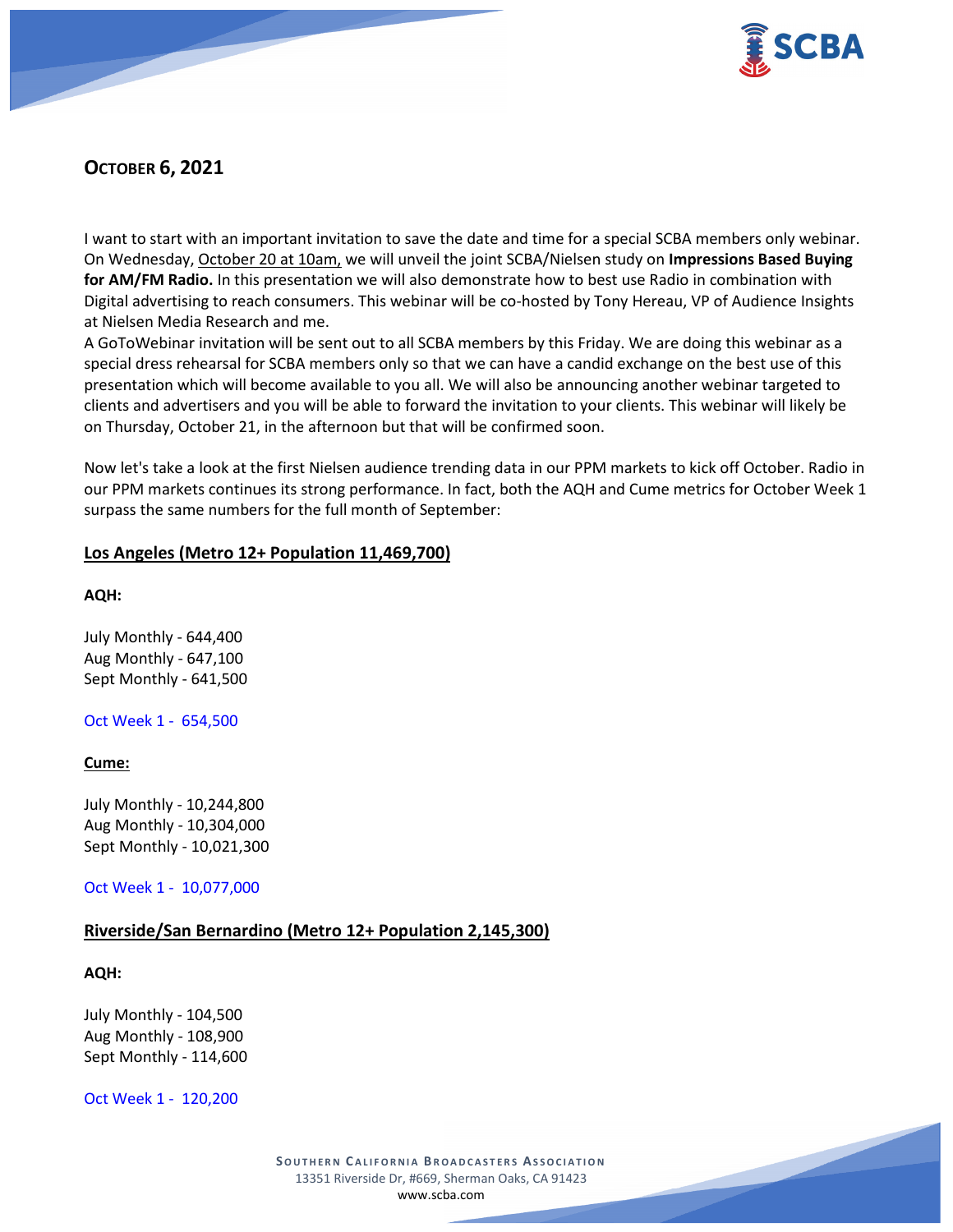

## **Cume:**

July Monthly - 1,929,800 Aug Monthly - 1,881,700 Sept Monthly - 1,897,900

Oct Week 1 - 1,934,200

## **San Diego (Metro 12+ Population 2,873,100)**

**AQH:**

July Monthly - 119,700 Aug Monthly - 129,100 Sept Monthly - 137,300

Oct Week 1 - 140,500

### **Cume:**

July Monthly - 2,363,700 Aug Monthly - 2,399,900 Sept Monthly - 2,448,400

Oct Week 1 - 2,485,100

Next up is your specially curated listings of resources and articles to help you stay on top of your game...and let's hope the LA Dodgers are also on top of their game as they face off with the St. Louis Cardinals coming up at 5pm. Go Blue!

"Your earning ability today is largely dependent upon your knowledge, skill and your ability to combine that knowledge and skill in such a way that you contribute value for which customers are going to pay." - Brian Tracy

## **RESOURCES AND ARTICLES OF INTEREST TO SALES AND ADVERTISERS**

## **Dennis Holt's Next New Agency Model: MatrixPoint**

MediaPost October 6, 2021 [https://www.mediapost.com/publications/article/367550/the-next-new-agency-model-dennis-holts](https://www.mediapost.com/publications/article/367550/the-next-new-agency-model-dennis-holts-matrixpoi.html?utm_source=newsletter&utm_medium=email&utm_content=headline&utm_campaign=123876&hashid=XOWE7PwdT4-lekA7MLbhQg)[matrixpoi.html?utm\\_source=newsletter&utm\\_medium=email&utm\\_content=headline&utm\\_campaign=123876](https://www.mediapost.com/publications/article/367550/the-next-new-agency-model-dennis-holts-matrixpoi.html?utm_source=newsletter&utm_medium=email&utm_content=headline&utm_campaign=123876&hashid=XOWE7PwdT4-lekA7MLbhQg) [&hashid=XOWE7PwdT4-lekA7MLbhQg](https://www.mediapost.com/publications/article/367550/the-next-new-agency-model-dennis-holts-matrixpoi.html?utm_source=newsletter&utm_medium=email&utm_content=headline&utm_campaign=123876&hashid=XOWE7PwdT4-lekA7MLbhQg)

**Fall teen survey: Clothing top priority for first time since 2014; Nike No.1** Chain Store Age October 5, 2021

[https://chainstoreage.com/fall-teen-survey-clothing-top-priority-first-time-2014-nike](https://chainstoreage.com/fall-teen-survey-clothing-top-priority-first-time-2014-nike-no1?oly_enc_id=8319H4585489H7M&utm_source=omeda&utm_medium=email&utm_campaign=NL_CSA+Day+Breaker&utm_keyword=)[no1?oly\\_enc\\_id=8319H4585489H7M&utm\\_source=omeda&utm\\_medium=email&utm\\_campaign=NL\\_CSA+Day](https://chainstoreage.com/fall-teen-survey-clothing-top-priority-first-time-2014-nike-no1?oly_enc_id=8319H4585489H7M&utm_source=omeda&utm_medium=email&utm_campaign=NL_CSA+Day+Breaker&utm_keyword=) [+Breaker&utm\\_keyword=](https://chainstoreage.com/fall-teen-survey-clothing-top-priority-first-time-2014-nike-no1?oly_enc_id=8319H4585489H7M&utm_source=omeda&utm_medium=email&utm_campaign=NL_CSA+Day+Breaker&utm_keyword=)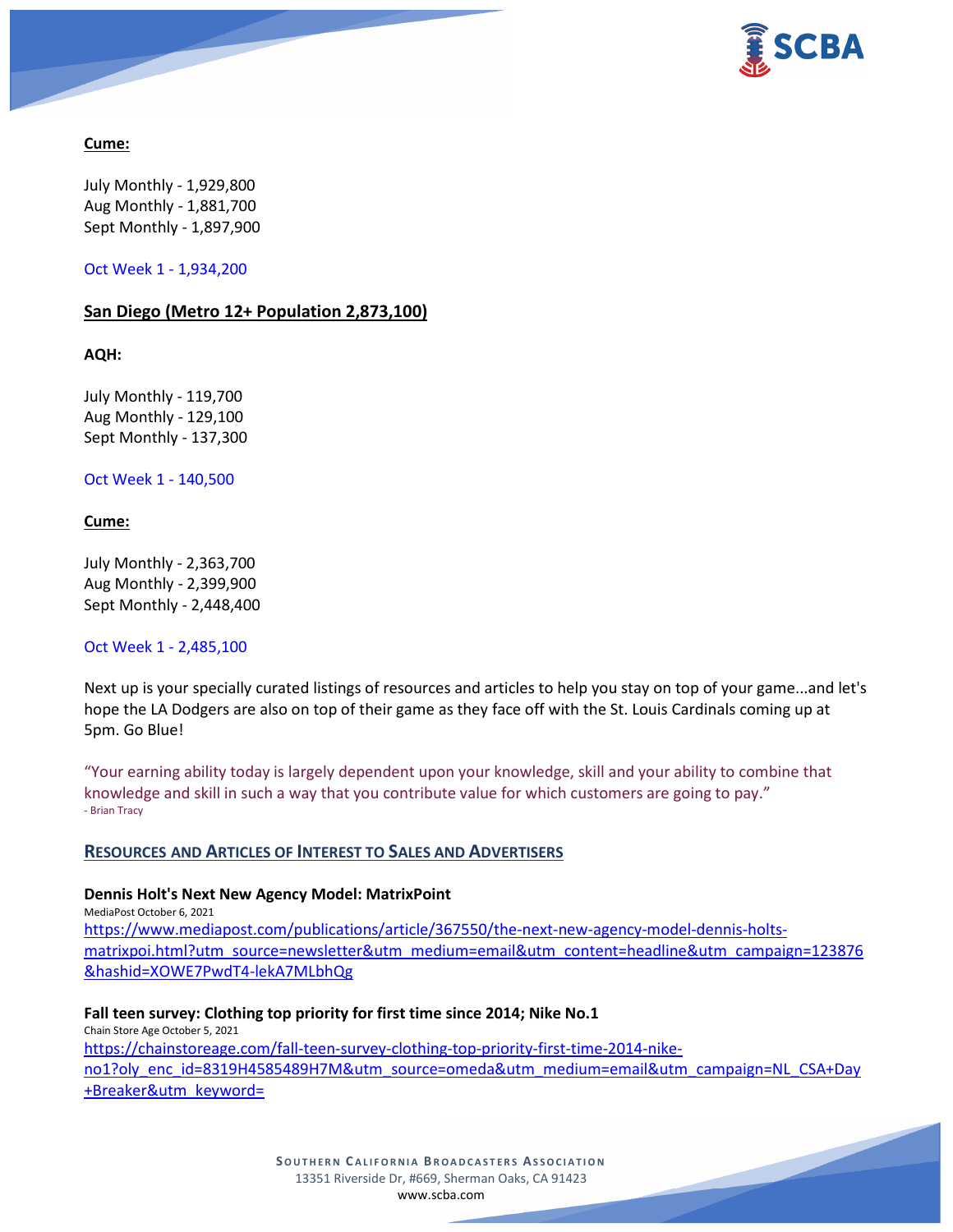

### **How media buyers are reacting to Facebook's drama: 'spread your risks and ad dollars'**

The Drum (Kendra Clark) October 5, 2021

[https://www.thedrum.com/news/2021/10/05/how-media-buyers-are-reacting-facebook-s-drama-spread-your](https://www.thedrum.com/news/2021/10/05/how-media-buyers-are-reacting-facebook-s-drama-spread-your-risks-and-ad-dollars?utm_campaign=Newsletter_Daily_US&utm_source=pardot&utm_medium=email)[risks-and-ad-dollars?utm\\_campaign=Newsletter\\_Daily\\_US&utm\\_source=pardot&utm\\_medium=email](https://www.thedrum.com/news/2021/10/05/how-media-buyers-are-reacting-facebook-s-drama-spread-your-risks-and-ad-dollars?utm_campaign=Newsletter_Daily_US&utm_source=pardot&utm_medium=email)

#### **Why to invest and advertise in the Latino Podcast Segment**

Sounds Profitable (Edison Research) October 5, 2021 [https://soundsprofitable.com/update/invest-in-latino-podcast](https://soundsprofitable.com/update/invest-in-latino-podcast-segment?utm_source=podnews.net&utm_medium=email&utm_campaign=podnews.net:2021-10-06)[segment?utm\\_source=podnews.net&utm\\_medium=email&utm\\_campaign=podnews.net:2021-10-06](https://soundsprofitable.com/update/invest-in-latino-podcast-segment?utm_source=podnews.net&utm_medium=email&utm_campaign=podnews.net:2021-10-06)

### **How Facebook's 'Technical Mistake' Affected Some Advertisers**

MediaPost October 5, 2021 [https://www.mediapost.com/publications/article/367529/how-facebooks-technical-mistake-affected-some](https://www.mediapost.com/publications/article/367529/how-facebooks-technical-mistake-affected-some-a.html?utm_source=newsletter&utm_medium=email&utm_content=readmore&utm_campaign=123876&hashid=XOWE7PwdT4-lekA7MLbhQg)[a.html?utm\\_source=newsletter&utm\\_medium=email&utm\\_content=readmore&utm\\_campaign=123876&hashi](https://www.mediapost.com/publications/article/367529/how-facebooks-technical-mistake-affected-some-a.html?utm_source=newsletter&utm_medium=email&utm_content=readmore&utm_campaign=123876&hashid=XOWE7PwdT4-lekA7MLbhQg) [d=XOWE7PwdT4-lekA7MLbhQg](https://www.mediapost.com/publications/article/367529/how-facebooks-technical-mistake-affected-some-a.html?utm_source=newsletter&utm_medium=email&utm_content=readmore&utm_campaign=123876&hashid=XOWE7PwdT4-lekA7MLbhQg)

## **ADVERTISING TO THE U.S. LATINX COMMUNITY: WHAT'S WORKING AND WHAT STILL NEEDS WORK**

AdAge October 5, 2021 <https://adage.com/article/agency-news/how-advertising-us-latinx-community-has-changed/2369641>

## **NAB Admits Listening, Revenue Declining**

Radio Ink October 4, 2021 <https://radioink.com/2021/10/04/nab-admits-listening-revenue-declining/>

### **Ad Spending By Home Appliance Makers Will Spike 12.6% This Year**

MediaPost October 4, 2021 [https://www.mediapost.com/publications/article/367486/ad-spending-by-home-appliance-makers-will-spike-](https://www.mediapost.com/publications/article/367486/ad-spending-by-home-appliance-makers-will-spike-12.html?utm_source=newsletter&utm_medium=email&utm_content=headline&utm_campaign=123863&hashid=Xbl3-p0DS1exdHSa15Xu_g)[12.html?utm\\_source=newsletter&utm\\_medium=email&utm\\_content=headline&utm\\_campaign=123863&hashi](https://www.mediapost.com/publications/article/367486/ad-spending-by-home-appliance-makers-will-spike-12.html?utm_source=newsletter&utm_medium=email&utm_content=headline&utm_campaign=123863&hashid=Xbl3-p0DS1exdHSa15Xu_g) [d=Xbl3-p0DS1exdHSa15Xu\\_g](https://www.mediapost.com/publications/article/367486/ad-spending-by-home-appliance-makers-will-spike-12.html?utm_source=newsletter&utm_medium=email&utm_content=headline&utm_campaign=123863&hashid=Xbl3-p0DS1exdHSa15Xu_g)

## **P&G Expands Investment In U.S. Radio To Include 13 Brands.**

Inside Radio October 5, 2021 [http://www.insideradio.com/free/p-g-expands-investment-in-u-s-radio-to-include-13-brands/article\\_336a4b7c-](http://www.insideradio.com/free/p-g-expands-investment-in-u-s-radio-to-include-13-brands/article_336a4b7c-25a5-11ec-bc19-1f95005a8d84.html)[25a5-11ec-bc19-1f95005a8d84.html](http://www.insideradio.com/free/p-g-expands-investment-in-u-s-radio-to-include-13-brands/article_336a4b7c-25a5-11ec-bc19-1f95005a8d84.html)

## **A look at the biggest US advertisers in podcasting**

eMarketer October 4, 2021 [https://www.emarketer.com/content/look-biggest-us-advertisers](https://www.emarketer.com/content/look-biggest-us-advertisers-podcasting?utm_source=Triggermail&utm_medium=email&utm_campaign=II20211005PodcastAdsCOTD&utm_term=New%20COTD%202020)[podcasting?utm\\_source=Triggermail&utm\\_medium=email&utm\\_campaign=II20211005PodcastAdsCOTD&utm\\_t](https://www.emarketer.com/content/look-biggest-us-advertisers-podcasting?utm_source=Triggermail&utm_medium=email&utm_campaign=II20211005PodcastAdsCOTD&utm_term=New%20COTD%202020) [erm=New%20COTD%202020](https://www.emarketer.com/content/look-biggest-us-advertisers-podcasting?utm_source=Triggermail&utm_medium=email&utm_campaign=II20211005PodcastAdsCOTD&utm_term=New%20COTD%202020)

## **Survey: Supply chain delays present retail crisis — and opportunity**

Chain Store Age October 4, 2021 [https://chainstoreage.com/survey-supply-chain-delays-present-retail-crisis-and](https://chainstoreage.com/survey-supply-chain-delays-present-retail-crisis-and-opportunity?oly_enc_id=8319H4585489H7M&utm_source=omeda&utm_medium=email&utm_campaign=NL_CSA+Day+Breaker&utm_keyword=)[opportunity?oly\\_enc\\_id=8319H4585489H7M&utm\\_source=omeda&utm\\_medium=email&utm\\_campaign=NL\\_C](https://chainstoreage.com/survey-supply-chain-delays-present-retail-crisis-and-opportunity?oly_enc_id=8319H4585489H7M&utm_source=omeda&utm_medium=email&utm_campaign=NL_CSA+Day+Breaker&utm_keyword=) [SA+Day+Breaker&utm\\_keyword=](https://chainstoreage.com/survey-supply-chain-delays-present-retail-crisis-and-opportunity?oly_enc_id=8319H4585489H7M&utm_source=omeda&utm_medium=email&utm_campaign=NL_CSA+Day+Breaker&utm_keyword=)

#### **More shutdowns hit NorthAm auto industry**

Argus October 4, 2021 <https://www.argusmedia.com/en/news/2260341-more-shutdowns-hit-northam-auto-industry>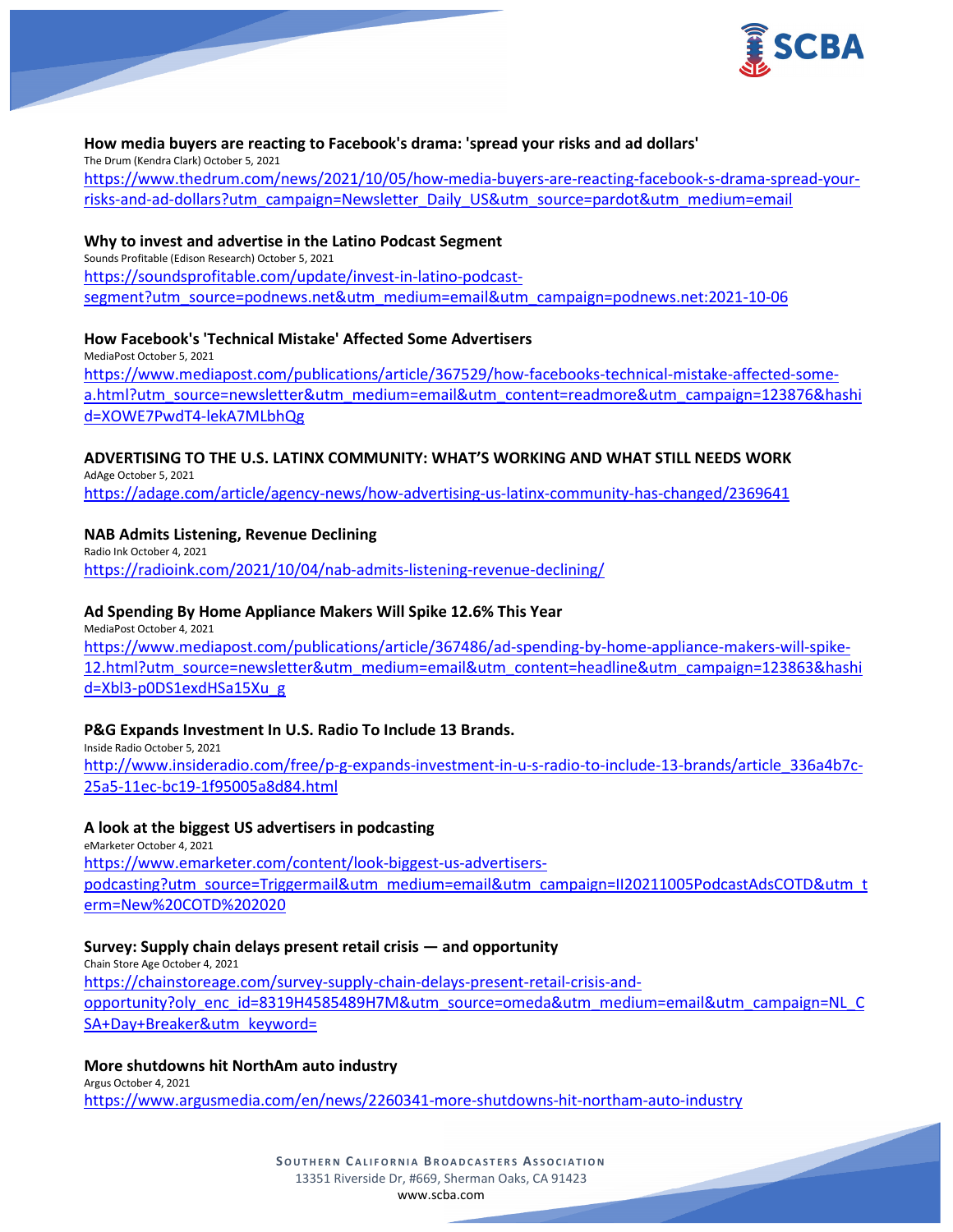

#### **Allergy Season Ads Reappear At Spot Radio**

Radio + Television Business Report October 4, 2021 <https://www.rbr.com/allergy-season-ads-reappear-at-spot-radio/>

#### **TOP 75 FASTEST GROWING AGENCIES**

Adweek October 4, 2021 [https://www.adweek.com/fastest-growing-agency/top-75/?\\_page=1&sort=field\\_term\\_top\\_75%2Casc](https://www.adweek.com/fastest-growing-agency/top-75/?_page=1&sort=field_term_top_75%2Casc)

#### **Faster Revenue At The Seller Level**

Radio Ink (Loyd Ford) October 4, 2021 <https://radioink.com/2021/10/04/faster-revenue-at-the-seller-level/>

**Whether Millennials, GenX-ers or Boomers, 35-40% Listen To Radio Daily.** Inside Radio (Attest) October 4, 2021 [http://www.insideradio.com/free/whether-millennials-genx-ers-or-boomers-35-40-listen-to-radio](http://www.insideradio.com/free/whether-millennials-genx-ers-or-boomers-35-40-listen-to-radio-daily/article_9eb31ac2-24eb-11ec-892d-ebe94e511803.html)[daily/article\\_9eb31ac2-24eb-11ec-892d-ebe94e511803.html](http://www.insideradio.com/free/whether-millennials-genx-ers-or-boomers-35-40-listen-to-radio-daily/article_9eb31ac2-24eb-11ec-892d-ebe94e511803.html)

**What is the long-term impact of the microchip shortage in the auto industry?**

FleetNews October 4, 2021 [https://www.fleetnews.co.uk/news/latest-fleet-news/opinion/2021/10/04/what-is-long-term-impact-of-the](https://www.fleetnews.co.uk/news/latest-fleet-news/opinion/2021/10/04/what-is-long-term-impact-of-the-microchip-shortage-in-auto-industry)[microchip-shortage-in-auto-industry](https://www.fleetnews.co.uk/news/latest-fleet-news/opinion/2021/10/04/what-is-long-term-impact-of-the-microchip-shortage-in-auto-industry)

#### **Apparel spending expected to soar in Q4**

Chain Store Age October 1, 2021 [https://chainstoreage.com/apparel-spending-expected-soar](https://chainstoreage.com/apparel-spending-expected-soar-q4?oly_enc_id=8319H4585489H7M&utm_source=omeda&utm_medium=email&utm_campaign=NL_CSA+Day+Breaker&utm_keyword=)[q4?oly\\_enc\\_id=8319H4585489H7M&utm\\_source=omeda&utm\\_medium=email&utm\\_campaign=NL\\_CSA+Day+](https://chainstoreage.com/apparel-spending-expected-soar-q4?oly_enc_id=8319H4585489H7M&utm_source=omeda&utm_medium=email&utm_campaign=NL_CSA+Day+Breaker&utm_keyword=) [Breaker&utm\\_keyword=](https://chainstoreage.com/apparel-spending-expected-soar-q4?oly_enc_id=8319H4585489H7M&utm_source=omeda&utm_medium=email&utm_campaign=NL_CSA+Day+Breaker&utm_keyword=)

#### **Can Dollars to Hispanic Radio Fuel the 2022 Midterm Elections?**

Radio Ink (Crowd React Media) October 4, 2021

**ATTACHMENT**: [Hispanic Radio Report –](https://scba.com/wp-content/uploads/2021/10/Hispanic-Radio-Report-Fall-2021.pdf) Fall 2021

#### **Master the Sales Negotiation — Even If You Are a Giver**

SalesFuel October 2, 2021 <https://salesfuel.com/master-the-sales-negotiation-even-if-you-are-a-giver/>

#### **Prospecting Success Relies On These First Steps**

SalesFuel October 2, 2021 <https://salesfuel.com/prospecting-success-relies-on-these-first-steps/>

#### **Small Talk Matters: Here's How to Improve Your Own Skills**

SalesFuel October 2, 2021 <https://salesfuel.com/small-talk-matters-heres-how-to-improve-your-own-skills/>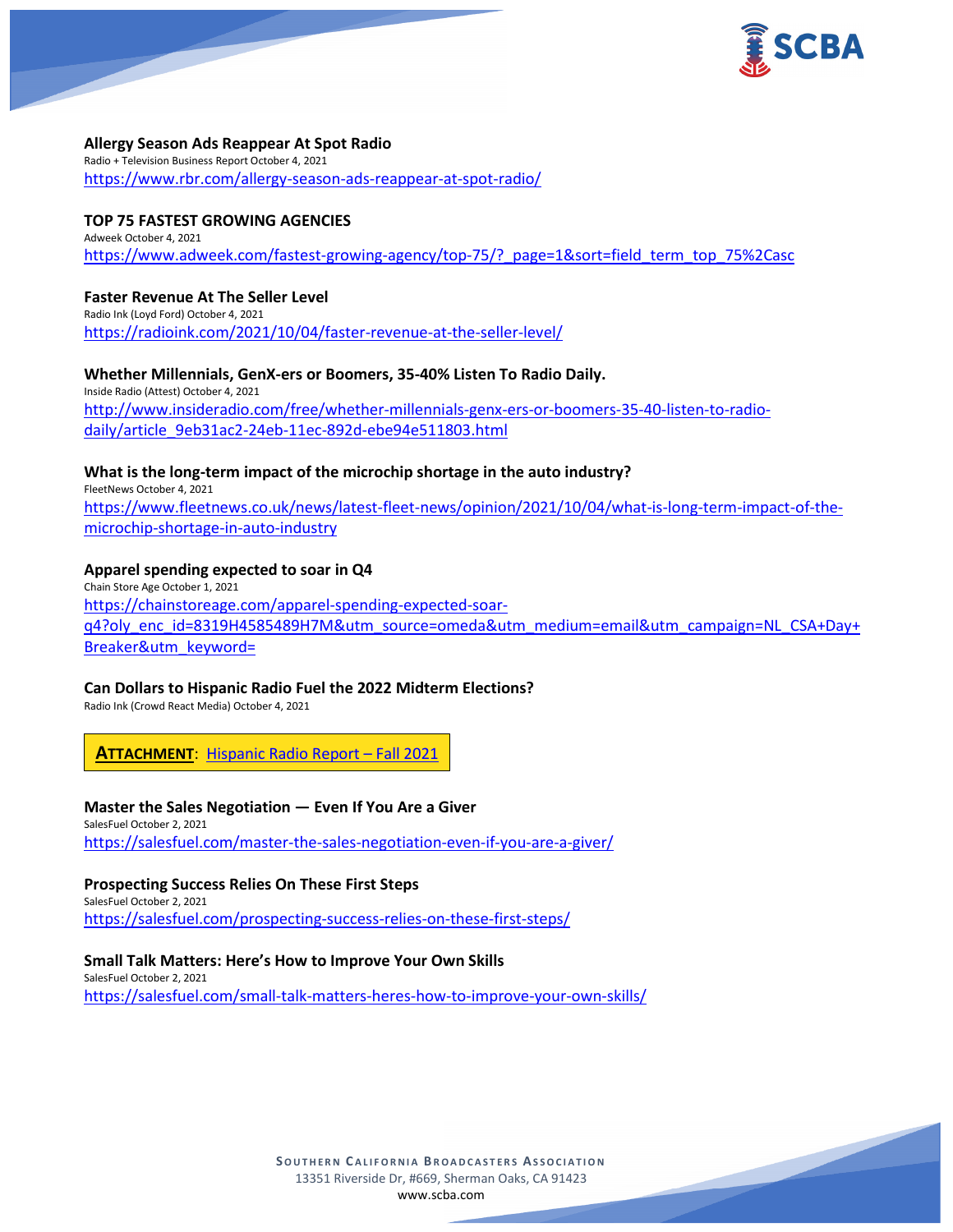

# **From Google ads to NFL sponsorships: Colleges throw billions at marketing themselves to attract students Marketing and branding are getting big budgets and advertising is setting new records**

The Hechinger Report October 1, 2021 [https://hechingerreport.org/with-competition-up-enrollment-down-colleges-are-spending-billions-on](https://hechingerreport.org/with-competition-up-enrollment-down-colleges-are-spending-billions-on-marketing-and-advertising/)[marketing-and-advertising/](https://hechingerreport.org/with-competition-up-enrollment-down-colleges-are-spending-billions-on-marketing-and-advertising/)

### **Words That Sell: 7 Words to Use to Win Your Next Deal**

Mailshake October 1, 2021 <https://mailshake.com/blog/words-that-sell/>

## **A GUIDE TO EVALUATING YOUR NEW YEAR SALES & MARKETING STRATEGY**

LeadG2 October 1, 2021 <https://leadg2.thecenterforsalesstrategy.com/blog/a-guide-to-evaluating-your-sales-and-marketing-strategy>

### **Ad Buyer Concerns Shifts From Brand Safety To Brand Suitability.**

Inside Radio (Ad Results Media) October 1, 2021 [http://www.insideradio.com/free/ad-buyer-concerns-shifts-from-brand-safety-to-brand](http://www.insideradio.com/free/ad-buyer-concerns-shifts-from-brand-safety-to-brand-suitability/article_2bb8b994-2281-11ec-a2da-e3fba710d574.html)[suitability/article\\_2bb8b994-2281-11ec-a2da-e3fba710d574.html](http://www.insideradio.com/free/ad-buyer-concerns-shifts-from-brand-safety-to-brand-suitability/article_2bb8b994-2281-11ec-a2da-e3fba710d574.html)

## **Radio STILL Dominates In-Car Listening**

Radio Ink (TECHSURVEY 2021) September 30, 2021 [https://radioink.com/2021/09/30/radio-still-dominates-in-car](https://radioink.com/2021/09/30/radio-still-dominates-in-car-listening/?vgo_ee=g4MdIIvetgiR1mkR7kijJ4BI1h38V58Ke8bVrp%2FmcsM%3D)[listening/?vgo\\_ee=g4MdIIvetgiR1mkR7kijJ4BI1h38V58Ke8bVrp%2FmcsM%3D](https://radioink.com/2021/09/30/radio-still-dominates-in-car-listening/?vgo_ee=g4MdIIvetgiR1mkR7kijJ4BI1h38V58Ke8bVrp%2FmcsM%3D)

#### **Radio's Reach and Direct Mail's Penetration Are An Advertiser's Dream.**

Inside Radio (The Media Audit) September 30, 2021 [http://www.insideradio.com/free/radio-s-reach-and-direct-mail-s-penetration-are-an-advertiser-s](http://www.insideradio.com/free/radio-s-reach-and-direct-mail-s-penetration-are-an-advertiser-s-dream/article_8aaae4f2-21bb-11ec-ab24-5b87b188fc45.html)[dream/article\\_8aaae4f2-21bb-11ec-ab24-5b87b188fc45.html](http://www.insideradio.com/free/radio-s-reach-and-direct-mail-s-penetration-are-an-advertiser-s-dream/article_8aaae4f2-21bb-11ec-ab24-5b87b188fc45.html)

#### **New Auto Sales To Fall 25% In September As Supply Shortages Worsen.**

Inside Radio (J.D. Power and LMC Automotive) September 30, 2021 [http://www.insideradio.com/free/new-auto-sales-to-fall-25-in](http://www.insideradio.com/free/new-auto-sales-to-fall-25-in-september-as-supply-shortages-worsen/article_d967f40e-21bb-11ec-a62c-1f053ebdbb66.html)[september-as-supply-shortages-worsen/article\\_d967f40e-21bb-11ec-a62c-1f053ebdbb66.html](http://www.insideradio.com/free/new-auto-sales-to-fall-25-in-september-as-supply-shortages-worsen/article_d967f40e-21bb-11ec-a62c-1f053ebdbb66.html)

**Drink Up: RAB Drills Down Into Beverage Category Strategies.** Inside Radio September 30, 2021 [http://www.insideradio.com/free/drink-up-rab-drills-down-into-beverage-category](http://www.insideradio.com/free/drink-up-rab-drills-down-into-beverage-category-strategies/article_1e715b30-21bc-11ec-a51b-bf2f30e6073e.html)[strategies/article\\_1e715b30-21bc-11ec-a51b-bf2f30e6073e.html](http://www.insideradio.com/free/drink-up-rab-drills-down-into-beverage-category-strategies/article_1e715b30-21bc-11ec-a51b-bf2f30e6073e.html)

**COVID Concerns Linger, But Borrell Survey Shows Businesses Are Ready To Spend More On Ads.** Inside Radio September 30, 2021 [http://www.insideradio.com/free/covid-concerns-linger-but-borrell-survey-shows-businesses-are-ready-to](http://www.insideradio.com/free/covid-concerns-linger-but-borrell-survey-shows-businesses-are-ready-to-spend-more-on-ads/article_fa9f8326-21bb-11ec-9f3c-cb408004b3b0.html)[spend-more-on-ads/article\\_fa9f8326-21bb-11ec-9f3c-cb408004b3b0.html](http://www.insideradio.com/free/covid-concerns-linger-but-borrell-survey-shows-businesses-are-ready-to-spend-more-on-ads/article_fa9f8326-21bb-11ec-9f3c-cb408004b3b0.html)

## **The 10 busiest shopping days for holiday 2021 will be…**

Chain Store Age September 29, 2021 [https://chainstoreage.com/10-busiest-shopping-days-holiday-2021-will](https://chainstoreage.com/10-busiest-shopping-days-holiday-2021-will-be?oly_enc_id=8319H4585489H7M&utm_source=omeda&utm_medium=email&utm_campaign=NL_CSA+Weekend+Update&utm_keyword=)[be?oly\\_enc\\_id=8319H4585489H7M&utm\\_source=omeda&utm\\_medium=email&utm\\_campaign=NL\\_CSA+Week](https://chainstoreage.com/10-busiest-shopping-days-holiday-2021-will-be?oly_enc_id=8319H4585489H7M&utm_source=omeda&utm_medium=email&utm_campaign=NL_CSA+Weekend+Update&utm_keyword=) [end+Update&utm\\_keyword=](https://chainstoreage.com/10-busiest-shopping-days-holiday-2021-will-be?oly_enc_id=8319H4585489H7M&utm_source=omeda&utm_medium=email&utm_campaign=NL_CSA+Weekend+Update&utm_keyword=)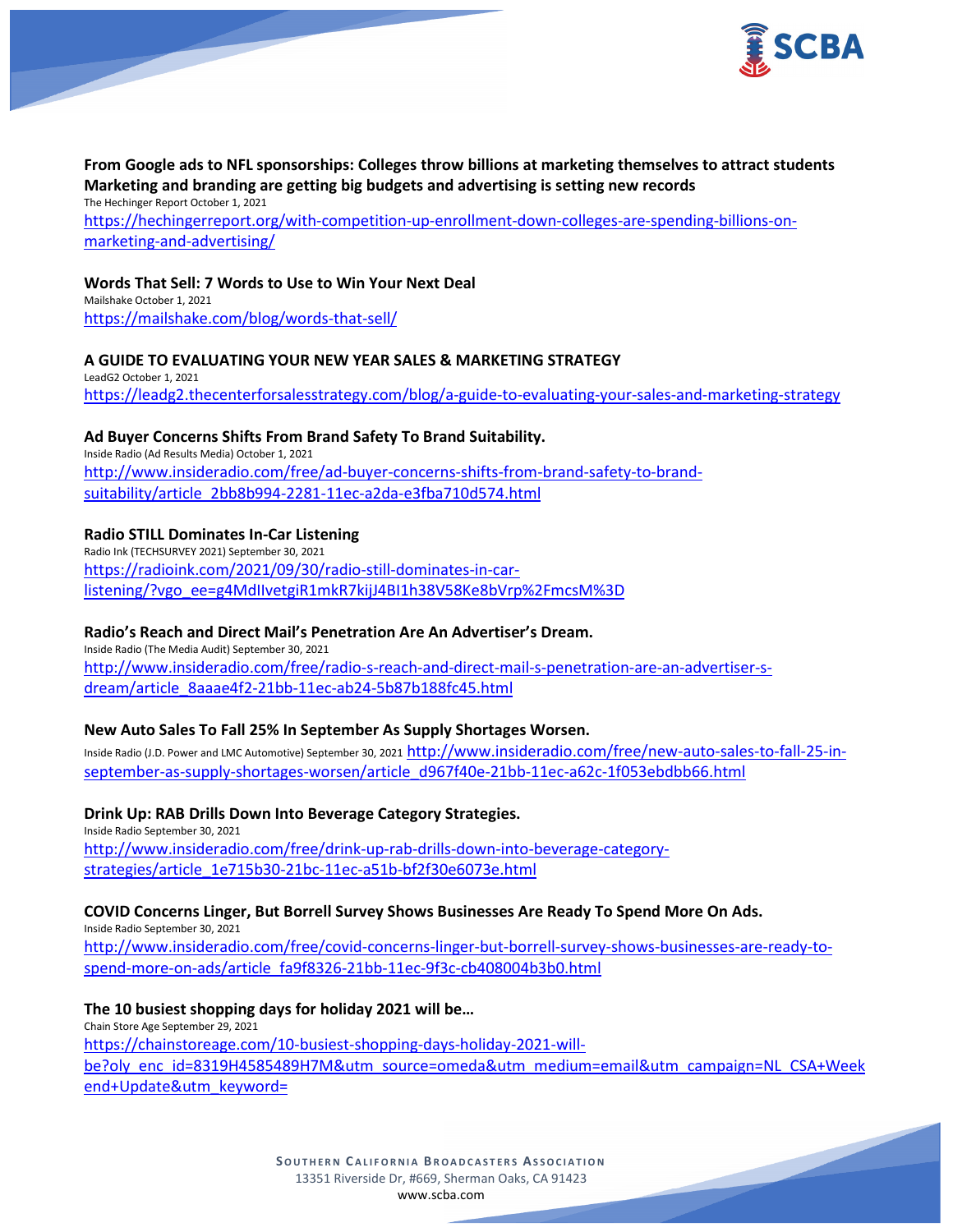

#### **Skinny Santa: Salesforce Expects Higher Costs, Fewer Online Orders This Holiday Season** MediaPost September 29, 2021 [https://www.mediapost.com/publications/article/367357/skinny-santa-salesforce-expects-higher-costs](https://www.mediapost.com/publications/article/367357/skinny-santa-salesforce-expects-higher-costs-few.html?utm_source=newsletter&utm_medium=email&utm_content=readmore&utm_campaign=123852&hashid=QT49sL4xQ-GvJ7BwwJ5k_A)[few.html?utm\\_source=newsletter&utm\\_medium=email&utm\\_content=readmore&utm\\_campaign=123852&has](https://www.mediapost.com/publications/article/367357/skinny-santa-salesforce-expects-higher-costs-few.html?utm_source=newsletter&utm_medium=email&utm_content=readmore&utm_campaign=123852&hashid=QT49sL4xQ-GvJ7BwwJ5k_A) [hid=QT49sL4xQ-GvJ7BwwJ5k\\_A](https://www.mediapost.com/publications/article/367357/skinny-santa-salesforce-expects-higher-costs-few.html?utm_source=newsletter&utm_medium=email&utm_content=readmore&utm_campaign=123852&hashid=QT49sL4xQ-GvJ7BwwJ5k_A)

## **Report: Consumers remain frustrated, angry over supply chain disruptions More than 90% of Americans surveyed say more delays are on the way, and two-thirds say they're afraid the challenges will never end.**

Supply Chain Quarterly September 29, 2021

[https://www.supplychainquarterly.com/articles/5603-report-consumers-remain-frustrated-angry-over-supply](https://www.supplychainquarterly.com/articles/5603-report-consumers-remain-frustrated-angry-over-supply-chain-disruptions)[chain-disruptions](https://www.supplychainquarterly.com/articles/5603-report-consumers-remain-frustrated-angry-over-supply-chain-disruptions)

## **Streaming Consumption Overtakes Live TV, TV Time-Spent Below Pre-Pandemic Level**

MediaPost September 24, 2021 [https://www.mediapost.com/publications/article/367247/streaming-consumption-overtakes-live-tv-tv-time](https://www.mediapost.com/publications/article/367247/streaming-consumption-overtakes-live-tv-tv-time-s.html?utm_source=newsletter&utm_medium=email&utm_content=readmore&utm_campaign=123843&hashid=dbTeyk_KQPCPkUhFRIu1tg)[s.html?utm\\_source=newsletter&utm\\_medium=email&utm\\_content=readmore&utm\\_campaign=123843&hashi](https://www.mediapost.com/publications/article/367247/streaming-consumption-overtakes-live-tv-tv-time-s.html?utm_source=newsletter&utm_medium=email&utm_content=readmore&utm_campaign=123843&hashid=dbTeyk_KQPCPkUhFRIu1tg) [d=dbTeyk\\_KQPCPkUhFRIu1tg](https://www.mediapost.com/publications/article/367247/streaming-consumption-overtakes-live-tv-tv-time-s.html?utm_source=newsletter&utm_medium=email&utm_content=readmore&utm_campaign=123843&hashid=dbTeyk_KQPCPkUhFRIu1tg)

## **Track These 7 Sales Analytics To Increase Team Performance**

GONG September 22, 2021 <https://www.gong.io/blog/sales-analytics/>

# **RESOURCES AND ARTICLES OF INTEREST TO MANAGERS FOR PLANNING AND FORECASTING:**

# **FTC Commissioner Advocates 'Data Minimization' In Advertising**

ad exchanger October 6, 2021 [https://www.adexchanger.com/online-advertising/ftc-commissioner-advocates-data-minimization-in](https://www.adexchanger.com/online-advertising/ftc-commissioner-advocates-data-minimization-in-advertising/)[advertising/](https://www.adexchanger.com/online-advertising/ftc-commissioner-advocates-data-minimization-in-advertising/)

## **Audio Attribution: When Big Data Meets Listener Surveys.**

Inside Radio (Signal Hill Insights) October 6, 2021 [http://www.insideradio.com/free/audio-attribution-when-big-data-meets-listener-surveys/article\\_9589d1b8-](http://www.insideradio.com/free/audio-attribution-when-big-data-meets-listener-surveys/article_9589d1b8-266f-11ec-9332-8f6e2f0f9daf.html) [266f-11ec-9332-8f6e2f0f9daf.html](http://www.insideradio.com/free/audio-attribution-when-big-data-meets-listener-surveys/article_9589d1b8-266f-11ec-9332-8f6e2f0f9daf.html)

## **How to Train a Sales Manager**

The Center For Sales Strategy (Kurt Sima) October 6, 2021 [https://blog.thecenterforsalesstrategy.com/how-to-train-a-sales](https://blog.thecenterforsalesstrategy.com/how-to-train-a-sales-manager?utm_campaign=subscriber&utm_medium=email&_hsmi=167670669&_hsenc=p2ANqtz--EfYedPFB6kbvcbN-G-lDR3l33K0L1crn8whG4PZEklj_CikWswpsP3ngYuYAqIpcRy-ORFbTTRm46uVUnmAeYLUqhLg&utm_content=167670669&utm_source=hs_email)[manager?utm\\_campaign=subscriber&utm\\_medium=email&\\_hsmi=167670669&\\_hsenc=p2ANqtz--](https://blog.thecenterforsalesstrategy.com/how-to-train-a-sales-manager?utm_campaign=subscriber&utm_medium=email&_hsmi=167670669&_hsenc=p2ANqtz--EfYedPFB6kbvcbN-G-lDR3l33K0L1crn8whG4PZEklj_CikWswpsP3ngYuYAqIpcRy-ORFbTTRm46uVUnmAeYLUqhLg&utm_content=167670669&utm_source=hs_email) [EfYedPFB6kbvcbN-G-lDR3l33K0L1crn8whG4PZEklj\\_CikWswpsP3ngYuYAqIpcRy-](https://blog.thecenterforsalesstrategy.com/how-to-train-a-sales-manager?utm_campaign=subscriber&utm_medium=email&_hsmi=167670669&_hsenc=p2ANqtz--EfYedPFB6kbvcbN-G-lDR3l33K0L1crn8whG4PZEklj_CikWswpsP3ngYuYAqIpcRy-ORFbTTRm46uVUnmAeYLUqhLg&utm_content=167670669&utm_source=hs_email)[ORFbTTRm46uVUnmAeYLUqhLg&utm\\_content=167670669&utm\\_source=hs\\_email](https://blog.thecenterforsalesstrategy.com/how-to-train-a-sales-manager?utm_campaign=subscriber&utm_medium=email&_hsmi=167670669&_hsenc=p2ANqtz--EfYedPFB6kbvcbN-G-lDR3l33K0L1crn8whG4PZEklj_CikWswpsP3ngYuYAqIpcRy-ORFbTTRm46uVUnmAeYLUqhLg&utm_content=167670669&utm_source=hs_email)

## **Forecast: Streaming Audio/Podcasting Among 2022's Top Growth Media.**

Inside Radio (Borrell) October 5, 2021 [http://www.insideradio.com/free/forecast-streaming-audio-podcasting-among-2022-s-top-growth](http://www.insideradio.com/free/forecast-streaming-audio-podcasting-among-2022-s-top-growth-media/article_fdfaa17a-25a5-11ec-9bfe-f7e63d5b877f.html)[media/article\\_fdfaa17a-25a5-11ec-9bfe-f7e63d5b877f.html](http://www.insideradio.com/free/forecast-streaming-audio-podcasting-among-2022-s-top-growth-media/article_fdfaa17a-25a5-11ec-9bfe-f7e63d5b877f.html)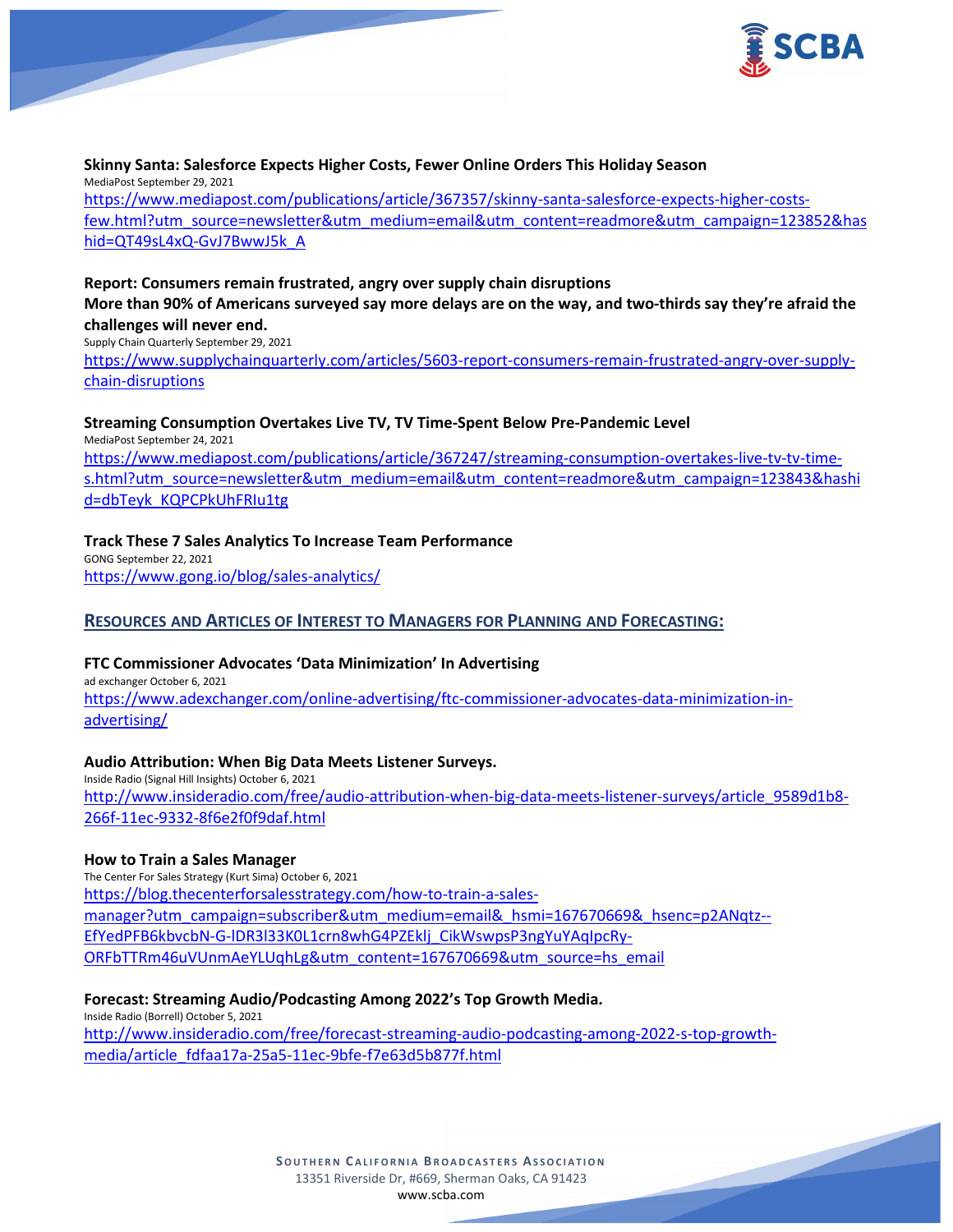

#### **Will Nielsen's MRC troubles be a turning point for cross-channel ratings?**

MARKETINGDIVE October 4, 2021 [https://www.marketingdive.com/news/will-nielsens-mrc-troubles-be-a-turning-point-for-cross-channel](https://www.marketingdive.com/news/will-nielsens-mrc-troubles-be-a-turning-point-for-cross-channel-ratings/607546/?utm_source=Sailthru&utm_medium=email&utm_campaign=Issue:%202021-10-06%20Marketing%20Dive%20Newsletter%20%5Bissue:37151%5D&utm_term=Marketing%20Dive)[ratings/607546/?utm\\_source=Sailthru&utm\\_medium=email&utm\\_campaign=Issue:%202021-10-](https://www.marketingdive.com/news/will-nielsens-mrc-troubles-be-a-turning-point-for-cross-channel-ratings/607546/?utm_source=Sailthru&utm_medium=email&utm_campaign=Issue:%202021-10-06%20Marketing%20Dive%20Newsletter%20%5Bissue:37151%5D&utm_term=Marketing%20Dive) [06%20Marketing%20Dive%20Newsletter%20%5Bissue:37151%5D&utm\\_term=Marketing%20Dive](https://www.marketingdive.com/news/will-nielsens-mrc-troubles-be-a-turning-point-for-cross-channel-ratings/607546/?utm_source=Sailthru&utm_medium=email&utm_campaign=Issue:%202021-10-06%20Marketing%20Dive%20Newsletter%20%5Bissue:37151%5D&utm_term=Marketing%20Dive)

### **Local Advertising To See 6.4% 2022 Growth Following Robust 9.9% 2021 Rebound**

MediaPost October 5, 2021

[https://www.mediapost.com/publications/article/367516/local-advertising-to-see-64-2022-growth](https://www.mediapost.com/publications/article/367516/local-advertising-to-see-64-2022-growth-followin.html?utm_source=newsletter&utm_medium=email&utm_content=headline&utm_campaign=123864&hashid=0GmwUb-VQzGl9svJRwTNrA)[followin.html?utm\\_source=newsletter&utm\\_medium=email&utm\\_content=headline&utm\\_campaign=123864&](https://www.mediapost.com/publications/article/367516/local-advertising-to-see-64-2022-growth-followin.html?utm_source=newsletter&utm_medium=email&utm_content=headline&utm_campaign=123864&hashid=0GmwUb-VQzGl9svJRwTNrA) [hashid=0GmwUb-VQzGl9svJRwTNrA](https://www.mediapost.com/publications/article/367516/local-advertising-to-see-64-2022-growth-followin.html?utm_source=newsletter&utm_medium=email&utm_content=headline&utm_campaign=123864&hashid=0GmwUb-VQzGl9svJRwTNrA)

## **Measurement In The Age Of Data and Fragmentation**

MediaPost October 4, 2021 [https://www.mediapost.com/publications/article/367501/measurement-in-the-age-of-data-and](https://www.mediapost.com/publications/article/367501/measurement-in-the-age-of-data-and-fragmentation.html?utm_source=newsletter&utm_medium=email&utm_content=headline&utm_campaign=123864&hashid=0GmwUb-VQzGl9svJRwTNrA)[fragmentation.html?utm\\_source=newsletter&utm\\_medium=email&utm\\_content=headline&utm\\_campaign=12](https://www.mediapost.com/publications/article/367501/measurement-in-the-age-of-data-and-fragmentation.html?utm_source=newsletter&utm_medium=email&utm_content=headline&utm_campaign=123864&hashid=0GmwUb-VQzGl9svJRwTNrA) [3864&hashid=0GmwUb-VQzGl9svJRwTNrA](https://www.mediapost.com/publications/article/367501/measurement-in-the-age-of-data-and-fragmentation.html?utm_source=newsletter&utm_medium=email&utm_content=headline&utm_campaign=123864&hashid=0GmwUb-VQzGl9svJRwTNrA)

### **Forecast: Streaming Audio/Podcasting Among 2022's Top Growth Media.**

Inside Radio (Borrell) October 5, 2021 [http://www.insideradio.com/free/forecast-streaming-audio-podcasting-among-2022-s-top-growth](http://www.insideradio.com/free/forecast-streaming-audio-podcasting-among-2022-s-top-growth-media/article_fdfaa17a-25a5-11ec-9bfe-f7e63d5b877f.html)[media/article\\_fdfaa17a-25a5-11ec-9bfe-f7e63d5b877f.html](http://www.insideradio.com/free/forecast-streaming-audio-podcasting-among-2022-s-top-growth-media/article_fdfaa17a-25a5-11ec-9bfe-f7e63d5b877f.html)

### **Total Radio Solution Is Wide Orbit's New All-In-One Product.**

Inside Radio October 5, 2021 [http://www.insideradio.com/free/total-radio-solution-is-wide-orbit-s-new-all-in-one-product/article\\_151ebd9c-](http://www.insideradio.com/free/total-radio-solution-is-wide-orbit-s-new-all-in-one-product/article_151ebd9c-25a5-11ec-ac63-aba0829add43.html)[25a5-11ec-ac63-aba0829add43.html](http://www.insideradio.com/free/total-radio-solution-is-wide-orbit-s-new-all-in-one-product/article_151ebd9c-25a5-11ec-ac63-aba0829add43.html)

#### **FCC Could Recommence Race and Gender Reporting for Broadcasters**

RadioWorld October 4, 2021

[https://www.radioworld.com/news-and-business/business-and-law/fcc-could-recommence-race-and-gender](https://www.radioworld.com/news-and-business/business-and-law/fcc-could-recommence-race-and-gender-reporting-for-broadcasters?utm_source=SmartBrief&utm_medium=email&utm_campaign=0028F35E-226C-4B60-AC88-AB2831C8A639&utm_content=D360524E-D7DB-45F7-885B-D1F5E9622DA1&utm_term=56635b9b-0180-46fb-92ea-d1c65bc244bb)[reporting-for-broadcasters?utm\\_source=SmartBrief&utm\\_medium=email&utm\\_campaign=0028F35E-226C-](https://www.radioworld.com/news-and-business/business-and-law/fcc-could-recommence-race-and-gender-reporting-for-broadcasters?utm_source=SmartBrief&utm_medium=email&utm_campaign=0028F35E-226C-4B60-AC88-AB2831C8A639&utm_content=D360524E-D7DB-45F7-885B-D1F5E9622DA1&utm_term=56635b9b-0180-46fb-92ea-d1c65bc244bb)[4B60-AC88-AB2831C8A639&utm\\_content=D360524E-D7DB-45F7-885B-D1F5E9622DA1&utm\\_term=56635b9b-](https://www.radioworld.com/news-and-business/business-and-law/fcc-could-recommence-race-and-gender-reporting-for-broadcasters?utm_source=SmartBrief&utm_medium=email&utm_campaign=0028F35E-226C-4B60-AC88-AB2831C8A639&utm_content=D360524E-D7DB-45F7-885B-D1F5E9622DA1&utm_term=56635b9b-0180-46fb-92ea-d1c65bc244bb)[0180-46fb-92ea-d1c65bc244bb](https://www.radioworld.com/news-and-business/business-and-law/fcc-could-recommence-race-and-gender-reporting-for-broadcasters?utm_source=SmartBrief&utm_medium=email&utm_campaign=0028F35E-226C-4B60-AC88-AB2831C8A639&utm_content=D360524E-D7DB-45F7-885B-D1F5E9622DA1&utm_term=56635b9b-0180-46fb-92ea-d1c65bc244bb)

# **Digital Advertising Market Remains Strong Amid Regulatory RisksGrowth is priced into most valuations, but the top advertisers still have our attention.**

Morningstar October 5, 2021

[https://www.morningstar.ca/ca/news/215761/digital-advertising-market-remains-strong-amid-regulatory](https://www.morningstar.ca/ca/news/215761/digital-advertising-market-remains-strong-amid-regulatory-risks.aspx)[risks.aspx](https://www.morningstar.ca/ca/news/215761/digital-advertising-market-remains-strong-amid-regulatory-risks.aspx)

## **WARC Audio Ad Inequity Study Seen As 'Milestone.' Will It Bridge The Gap?**

Inside Radio October 4, 2021

[http://www.insideradio.com/free/warc-audio-ad-inequity-study-seen-as-milestone-will-it-bridge-the](http://www.insideradio.com/free/warc-audio-ad-inequity-study-seen-as-milestone-will-it-bridge-the-gap/article_959aa24c-24ec-11ec-b2c0-d71145ebbe75.html)[gap/article\\_959aa24c-24ec-11ec-b2c0-d71145ebbe75.html](http://www.insideradio.com/free/warc-audio-ad-inequity-study-seen-as-milestone-will-it-bridge-the-gap/article_959aa24c-24ec-11ec-b2c0-d71145ebbe75.html)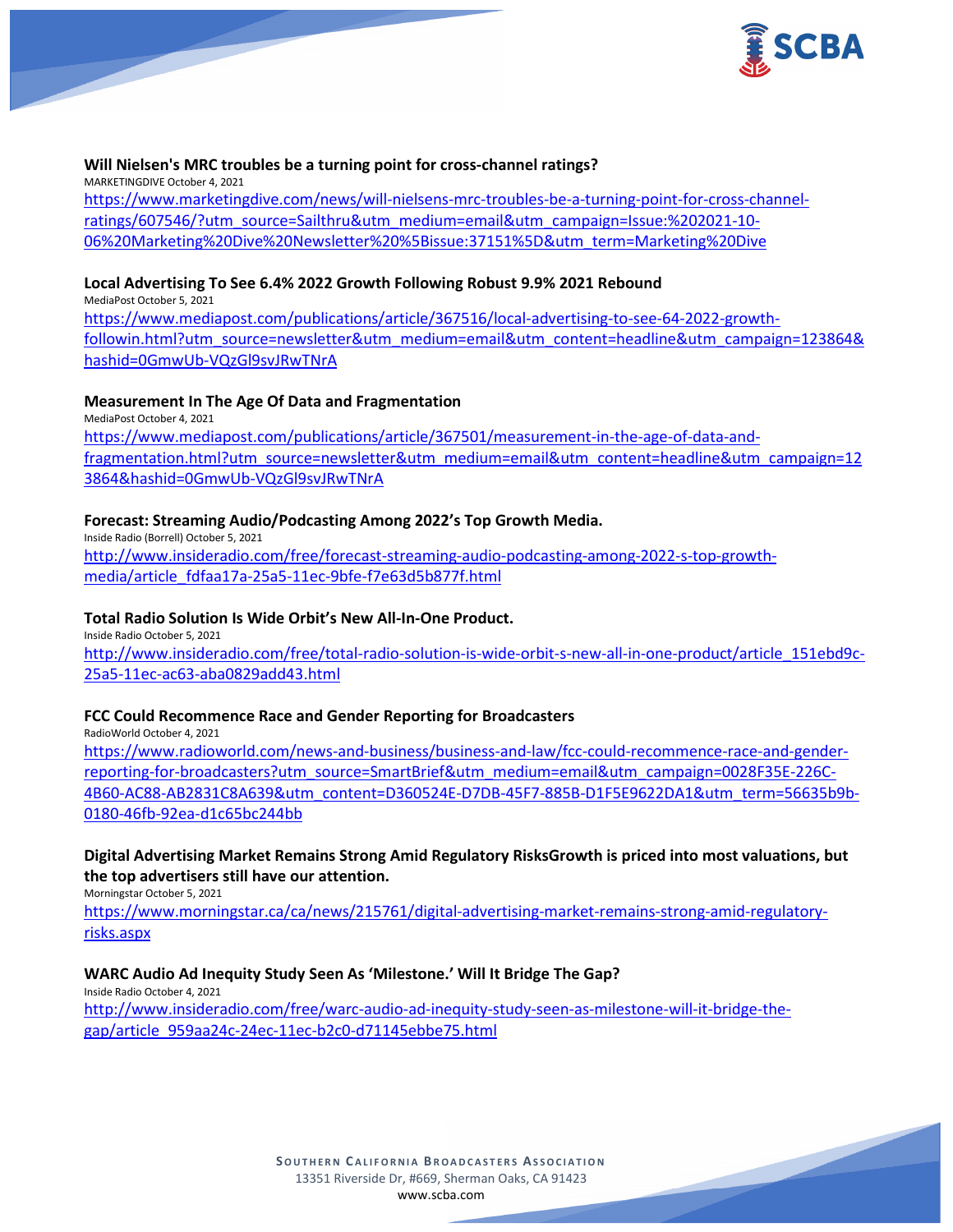

#### **Three Things Radio Can Do To Narrow The Spending Gap.**

Inside Radio October 4, 2021 [http://www.insideradio.com/free/three-things-radio-can-do-to-narrow-the-spending-gap/article\\_783f0120-](http://www.insideradio.com/free/three-things-radio-can-do-to-narrow-the-spending-gap/article_783f0120-24ec-11ec-a641-97b679b9e38a.html) [24ec-11ec-a641-97b679b9e38a.html](http://www.insideradio.com/free/three-things-radio-can-do-to-narrow-the-spending-gap/article_783f0120-24ec-11ec-a641-97b679b9e38a.html)

#### **A Social Media Strategy for Recruitment**

The Center For Sales Strategy (Elissa Nauful) October 4, 2021

[https://blog.thecenterforsalesstrategy.com/a-social-media-strategy-for-](https://blog.thecenterforsalesstrategy.com/a-social-media-strategy-for-recruitment?utm_campaign=subscriber&utm_medium=email&_hsmi=166852631&_hsenc=p2ANqtz--JTUosbkhXZA6Hv9XIWjSOIYxmvGESOVoObyxLfGqrrC2LVcTAvH8vt1nW8fuZ5RgmTUKrRkGqf3W4uNyVN843mnqkgA&utm_content=166852631&utm_source=hs_email)

[recruitment?utm\\_campaign=subscriber&utm\\_medium=email&\\_hsmi=166852631&\\_hsenc=p2ANqtz--](https://blog.thecenterforsalesstrategy.com/a-social-media-strategy-for-recruitment?utm_campaign=subscriber&utm_medium=email&_hsmi=166852631&_hsenc=p2ANqtz--JTUosbkhXZA6Hv9XIWjSOIYxmvGESOVoObyxLfGqrrC2LVcTAvH8vt1nW8fuZ5RgmTUKrRkGqf3W4uNyVN843mnqkgA&utm_content=166852631&utm_source=hs_email) [JTUosbkhXZA6Hv9XIWjSOIYxmvGESOVoObyxLfGqrrC2LVcTAvH8vt1nW8fuZ5RgmTUKrRkGqf3W4uNyVN843mnq](https://blog.thecenterforsalesstrategy.com/a-social-media-strategy-for-recruitment?utm_campaign=subscriber&utm_medium=email&_hsmi=166852631&_hsenc=p2ANqtz--JTUosbkhXZA6Hv9XIWjSOIYxmvGESOVoObyxLfGqrrC2LVcTAvH8vt1nW8fuZ5RgmTUKrRkGqf3W4uNyVN843mnqkgA&utm_content=166852631&utm_source=hs_email) [kgA&utm\\_content=166852631&utm\\_source=hs\\_email](https://blog.thecenterforsalesstrategy.com/a-social-media-strategy-for-recruitment?utm_campaign=subscriber&utm_medium=email&_hsmi=166852631&_hsenc=p2ANqtz--JTUosbkhXZA6Hv9XIWjSOIYxmvGESOVoObyxLfGqrrC2LVcTAvH8vt1nW8fuZ5RgmTUKrRkGqf3W4uNyVN843mnqkgA&utm_content=166852631&utm_source=hs_email)

### **Audi Encourages Support for Hybrid Radio**

**Broadcasters should embrace it to provide metadata via the online connection**

RadioWorld October 4, 2021 [https://www.radioworld.com/news-and-business/news-makers/audi-encourages-support-for-hybrid](https://www.radioworld.com/news-and-business/news-makers/audi-encourages-support-for-hybrid-radio?utm_source=SmartBrief&utm_medium=email&utm_campaign=45863C53-9E40-4489-97A3-CC1A29EF491D&utm_content=DDB8EE81-6902-4B4C-9919-25ABC06D9D64&utm_term=56635b9b-0180-46fb-92ea-d1c65bc244bb)[radio?utm\\_source=SmartBrief&utm\\_medium=email&utm\\_campaign=45863C53-9E40-4489-97A3-](https://www.radioworld.com/news-and-business/news-makers/audi-encourages-support-for-hybrid-radio?utm_source=SmartBrief&utm_medium=email&utm_campaign=45863C53-9E40-4489-97A3-CC1A29EF491D&utm_content=DDB8EE81-6902-4B4C-9919-25ABC06D9D64&utm_term=56635b9b-0180-46fb-92ea-d1c65bc244bb) [CC1A29EF491D&utm\\_content=DDB8EE81-6902-4B4C-9919-25ABC06D9D64&utm\\_term=56635b9b-0180-46fb-](https://www.radioworld.com/news-and-business/news-makers/audi-encourages-support-for-hybrid-radio?utm_source=SmartBrief&utm_medium=email&utm_campaign=45863C53-9E40-4489-97A3-CC1A29EF491D&utm_content=DDB8EE81-6902-4B4C-9919-25ABC06D9D64&utm_term=56635b9b-0180-46fb-92ea-d1c65bc244bb)[92ea-d1c65bc244bb](https://www.radioworld.com/news-and-business/news-makers/audi-encourages-support-for-hybrid-radio?utm_source=SmartBrief&utm_medium=email&utm_campaign=45863C53-9E40-4489-97A3-CC1A29EF491D&utm_content=DDB8EE81-6902-4B4C-9919-25ABC06D9D64&utm_term=56635b9b-0180-46fb-92ea-d1c65bc244bb)

## **U.S. 2022 Political Ads To Hit Record Levels, Estimates \$7.8B-\$8.9B**

MediaPost (Wayne Friedman) September 30, 2021 [https://www.mediapost.com/publications/article/367418/us-2022-political-ads-to-hit-record-levels](https://www.mediapost.com/publications/article/367418/us-2022-political-ads-to-hit-record-levels-esti.html?utm_source=newsletter&utm_medium=email&utm_content=readmore&utm_campaign=123847&hashid=CKfKjD-IQuCPkoXp87oXHg)[esti.html?utm\\_source=newsletter&utm\\_medium=email&utm\\_content=readmore&utm\\_campaign=123847&has](https://www.mediapost.com/publications/article/367418/us-2022-political-ads-to-hit-record-levels-esti.html?utm_source=newsletter&utm_medium=email&utm_content=readmore&utm_campaign=123847&hashid=CKfKjD-IQuCPkoXp87oXHg) [hid=CKfKjD-IQuCPkoXp87oXHg](https://www.mediapost.com/publications/article/367418/us-2022-political-ads-to-hit-record-levels-esti.html?utm_source=newsletter&utm_medium=email&utm_content=readmore&utm_campaign=123847&hashid=CKfKjD-IQuCPkoXp87oXHg)

## **OZY Media, Celebrity Hype, And Houses Of Cards**

Jacobs Media Strategies (Fred Jacobs) October 4, 2021 <https://jacobsmedia.com/radio-you-can-trust-our-numbers/>

## **Why De-Duplication Is Becoming The New Reach & Frequency**

MediaPost October 4, 2021 [https://www.mediapost.com/publications/article/367467/why-de-duplication-is-becoming-the-new-reach](https://www.mediapost.com/publications/article/367467/why-de-duplication-is-becoming-the-new-reach-fre.html?utm_source=newsletter&utm_medium=email&utm_content=readmore&utm_campaign=123849&hashid=XOWE7PwdT4-lekA7MLbhQg)[fre.html?utm\\_source=newsletter&utm\\_medium=email&utm\\_content=readmore&utm\\_campaign=123849&has](https://www.mediapost.com/publications/article/367467/why-de-duplication-is-becoming-the-new-reach-fre.html?utm_source=newsletter&utm_medium=email&utm_content=readmore&utm_campaign=123849&hashid=XOWE7PwdT4-lekA7MLbhQg) [hid=XOWE7PwdT4-lekA7MLbhQg](https://www.mediapost.com/publications/article/367467/why-de-duplication-is-becoming-the-new-reach-fre.html?utm_source=newsletter&utm_medium=email&utm_content=readmore&utm_campaign=123849&hashid=XOWE7PwdT4-lekA7MLbhQg)